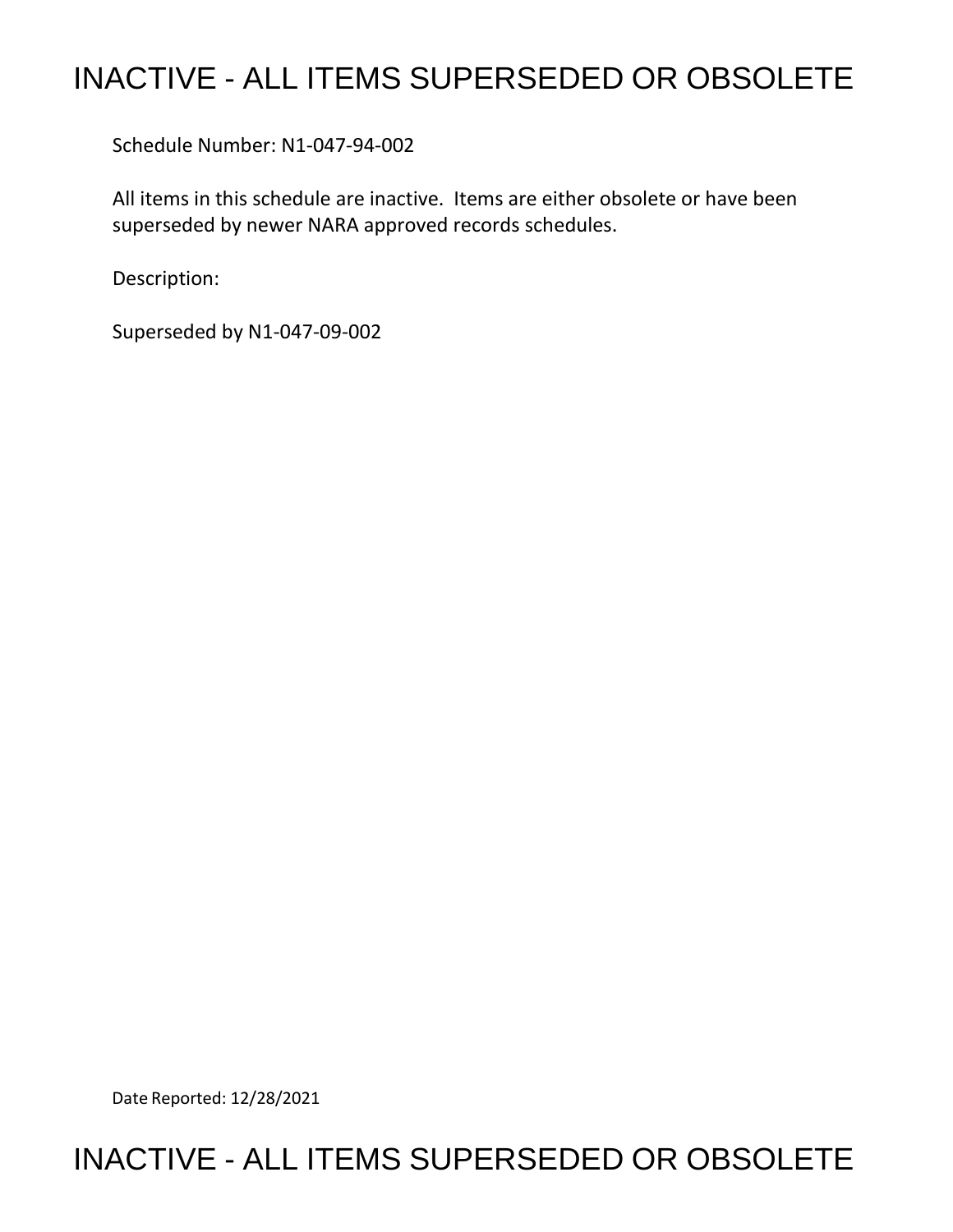| REQUEST FOR RECORDS DISPOSITION AUTHORITY                                                                                                                                                                                                                                                                                                                                                                                                                                                                                                                                                          | <b>LEAVE BLANK (NARA use only)</b><br><b>JOB NUMBER</b>                                         |
|----------------------------------------------------------------------------------------------------------------------------------------------------------------------------------------------------------------------------------------------------------------------------------------------------------------------------------------------------------------------------------------------------------------------------------------------------------------------------------------------------------------------------------------------------------------------------------------------------|-------------------------------------------------------------------------------------------------|
| (See Instructions on reverse)                                                                                                                                                                                                                                                                                                                                                                                                                                                                                                                                                                      |                                                                                                 |
| <sup>TO</sup> NATIONAL ARCHIVES and RECORDS ADMINISTRATION (NIR)<br>WASHINGTON, DC 20408                                                                                                                                                                                                                                                                                                                                                                                                                                                                                                           | <b>DATE RECEIVED</b>                                                                            |
| 1. FROM (Agency or establishment)                                                                                                                                                                                                                                                                                                                                                                                                                                                                                                                                                                  | NOTIFICATION TO AGENCY                                                                          |
| Department of Health and Human Services                                                                                                                                                                                                                                                                                                                                                                                                                                                                                                                                                            |                                                                                                 |
| 2. MAJOR SUBDIVISION                                                                                                                                                                                                                                                                                                                                                                                                                                                                                                                                                                               | In accordance with the provisions of 44<br>U.S.C. 3303a the disposition request,                |
| Social Security Administration<br>3. MINOR SUBDIVISION                                                                                                                                                                                                                                                                                                                                                                                                                                                                                                                                             | including amendments, is approved except<br>for items that may be marked "disposition           |
|                                                                                                                                                                                                                                                                                                                                                                                                                                                                                                                                                                                                    | not approved" or "withdrawn" in column 10.                                                      |
| 4. NAME OF PERSON WITH WHOM TO CONFER 5. TELEPHONE                                                                                                                                                                                                                                                                                                                                                                                                                                                                                                                                                 | <b>DATE</b><br>ARCHIVIST OF THE UNITED STATES                                                   |
| over                                                                                                                                                                                                                                                                                                                                                                                                                                                                                                                                                                                               | $(f^{a})$                                                                                       |
| atricia JA<br>Glover<br>$(410)$ 965-6108                                                                                                                                                                                                                                                                                                                                                                                                                                                                                                                                                           |                                                                                                 |
| I hereby certify that I am authorized to act for this agency in matters pertaining to the disposition of its records<br>and that the records proposed for disposal on the attached 3 page(s) are not now needed for the business of this agency or will not be needed after the retention periods specified; and that written concurrence from the Gen<br>Agencies,<br>is not required;<br>is attached; or<br>has been requested.<br><b>DATE</b><br>TITLE<br>SIGNATURE OF AGENCY REPRESENTATIVE<br>A <i>Munder Danner</i><br>A Prentice Barnes, Sr.<br>04/18/94<br>DHHS Records Management Officer |                                                                                                 |
|                                                                                                                                                                                                                                                                                                                                                                                                                                                                                                                                                                                                    |                                                                                                 |
| 7.<br>8. DESCRIPTION OF ITEM AND PROPOSED DISPOSITION<br><b>ITEM</b><br>NO.                                                                                                                                                                                                                                                                                                                                                                                                                                                                                                                        | 9. GRS OR<br>10. ACTION<br><b>SUPERSEDED</b><br>TAKEN (NARA<br><b>JOB CITATION</b><br>USE ONLY) |
| 1<br>Enumeration System Records<br>See attached.                                                                                                                                                                                                                                                                                                                                                                                                                                                                                                                                                   | $NC1 - 47 - 77 - 21$                                                                            |
| 115-109<br>NSN 7540-00-634-4064<br>PREVIOUS EDITION NOT USABLE                                                                                                                                                                                                                                                                                                                                                                                                                                                                                                                                     | <b>STANDARD FORM 115 (REV. 3-91)</b><br>Prescribed by NARA                                      |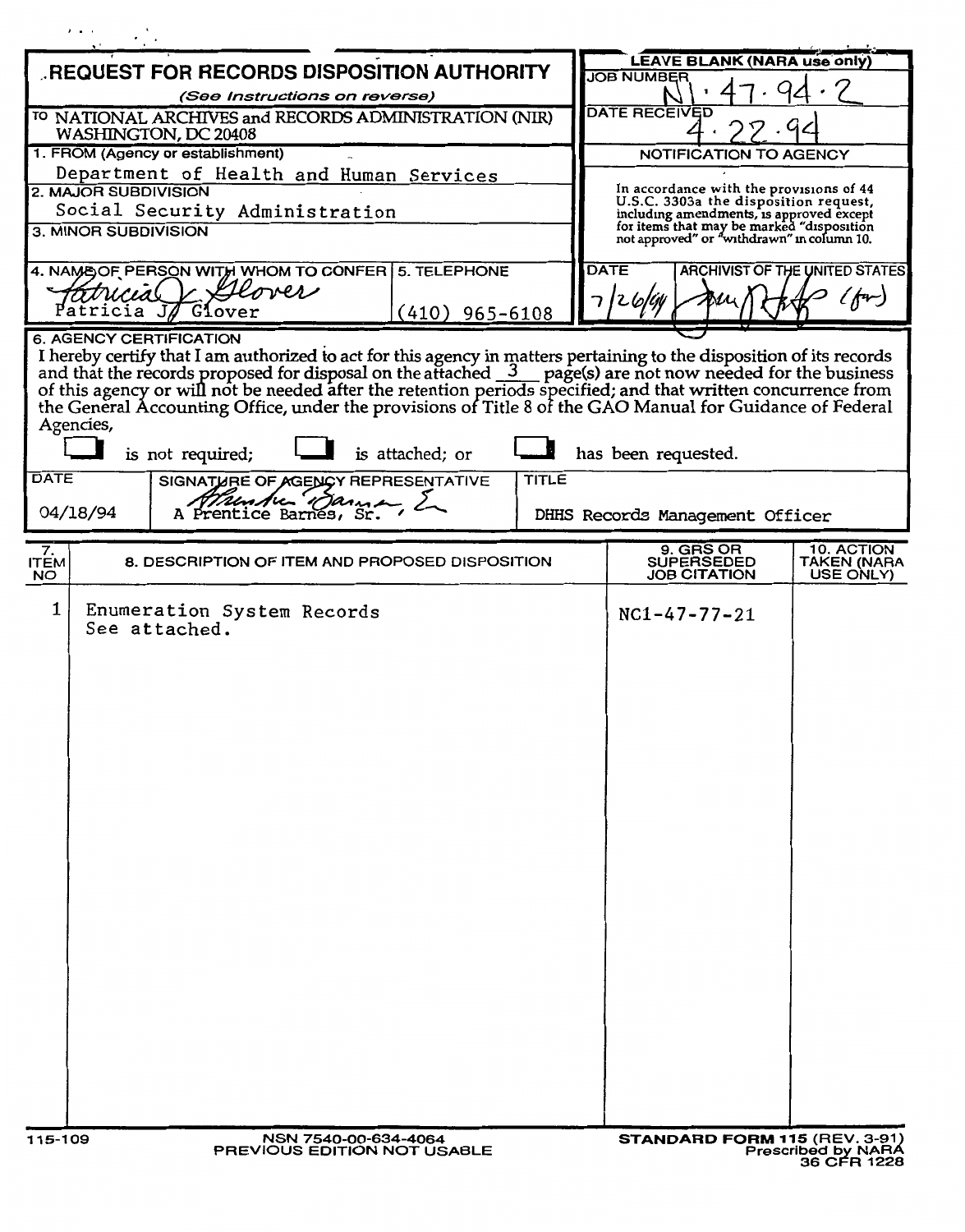## Attachment

 $\mathcal{F}^{\mathcal{L}}$  ,  $\mathcal{F}^{\mathcal{L}}$  ,  $\mathcal{F}^{\mathcal{L}}$  ,

This schedule supplements National Archives and Records <sup>~</sup>Administration (NARA) Job Number Nl-47-90-2, Enumeration System Records, (pending at NARA), and supersedes NARA Job Number NCl-47-77-21, which established the form SS-5 as a temporary record with a retention period of five years.

The SS-5 is the hard copy application which individuals submit when applying for a Social Security number (SSN) or for a replacement Social Security card. The Modernized Enumeration System (MES) SS-5 is a computer-generated application form. Keyed data is captured electronically on the Numident File and Alpha Index prior to microfilming. Data is keyed either from the ss-s or from interview information taken from the applicant which is then used to produce the MES form; both forms contain the same information. The forms are subsequently microfilmed. These microfilm and electronic files are fully described in NARA Job Nl-47-90-2.

The SS-5 collects information which either is needed to establish identity or required to be collected by section 205(c) of the Social Security Act, as amended. Information collected includes:

- o Name to be shown on the SSN card,
- o Full name at birth if different,
- o Other names used,
- o citizenship,

..

- o Date and place of birth,
- o Mother's name at birth, and father's name,
- o Information pertaining to current SSN if any, and
- o Signature of applicant and relationship to SSN card-holder.

Information also is collected pertaining to the type(s) of evidence submitted; the date the application is received by the Social Security Administration; and the signature and title of the employee(s) reviewing the evidence or conducting the interview with the applicant if one was held.

(A request for the retention and disposal of the microform and electronic copies of these records has been submitted to NARA under NARA Job Number Nl-47-90-2. The last time the hardcopy SS-5 records were submitted for disposition approval was in 1977 (NARA Job Number NNl-47-77-21). This disposition authority allowed for disposal 5 years after the hard copy had been microfilmed.)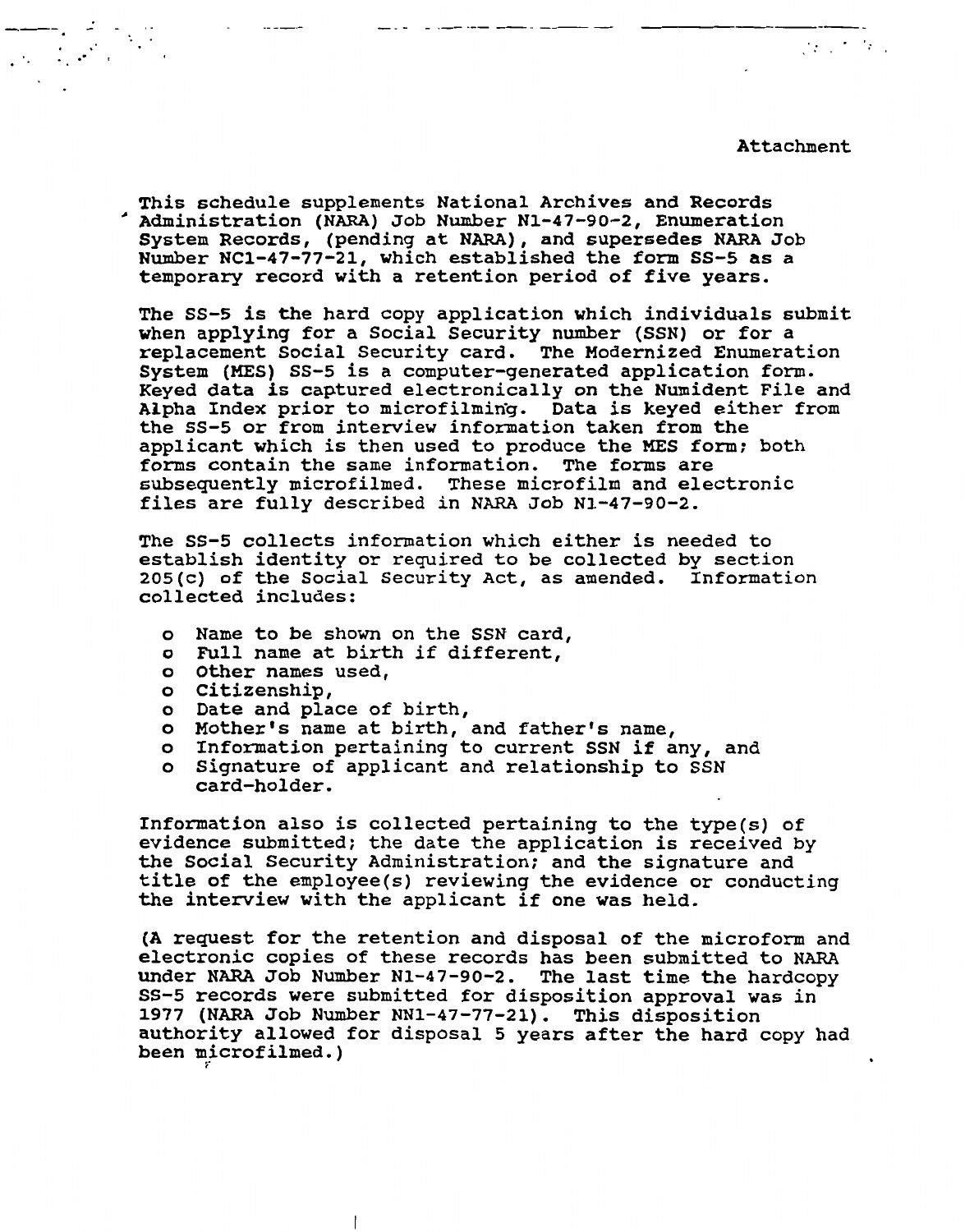$\label{eq:2} \mathcal{L} = \frac{1}{2} \sum_{i=1}^n \frac{1}{2} \sum_{j=1}^n \frac{1}{2} \sum_{j=1}^n \frac{1}{2} \sum_{j=1}^n \frac{1}{2} \sum_{j=1}^n \frac{1}{2} \sum_{j=1}^n \frac{1}{2} \sum_{j=1}^n \frac{1}{2} \sum_{j=1}^n \frac{1}{2} \sum_{j=1}^n \frac{1}{2} \sum_{j=1}^n \frac{1}{2} \sum_{j=1}^n \frac{1}{2} \sum_{j=1}^n \frac{1}{2} \sum_{j=1}$ 

The proposed disposition on the following page has been revised to create a separate category preserving the existing five year retention period for forms ss-5 which **have** been submitted by or for applicants over 18 years of **age.** This revision, below, complies with the Office of Inspector General's recommendation and provisional concurrence (on file) dated March 18, **1994.** '

 $\mathcal{A}$  and  $\mathcal{A}$  . As in  $\mathcal{A}$ 

### PROPOSED DISPOSITION

1. Forms SS-5 Submitted by or for Applicants over 18 Years of Age:

Destroy when 5 years old (Federal records center storage authorized).

**2. All Other Forms SS-5:** 

Place the hardcopy forms in a holding file after microfilming has been completed, and destroy the forms after the microfilm has proven to be acceptable and to conform to the requirements of 36 CFR part 1230 for microfilming permanent records.